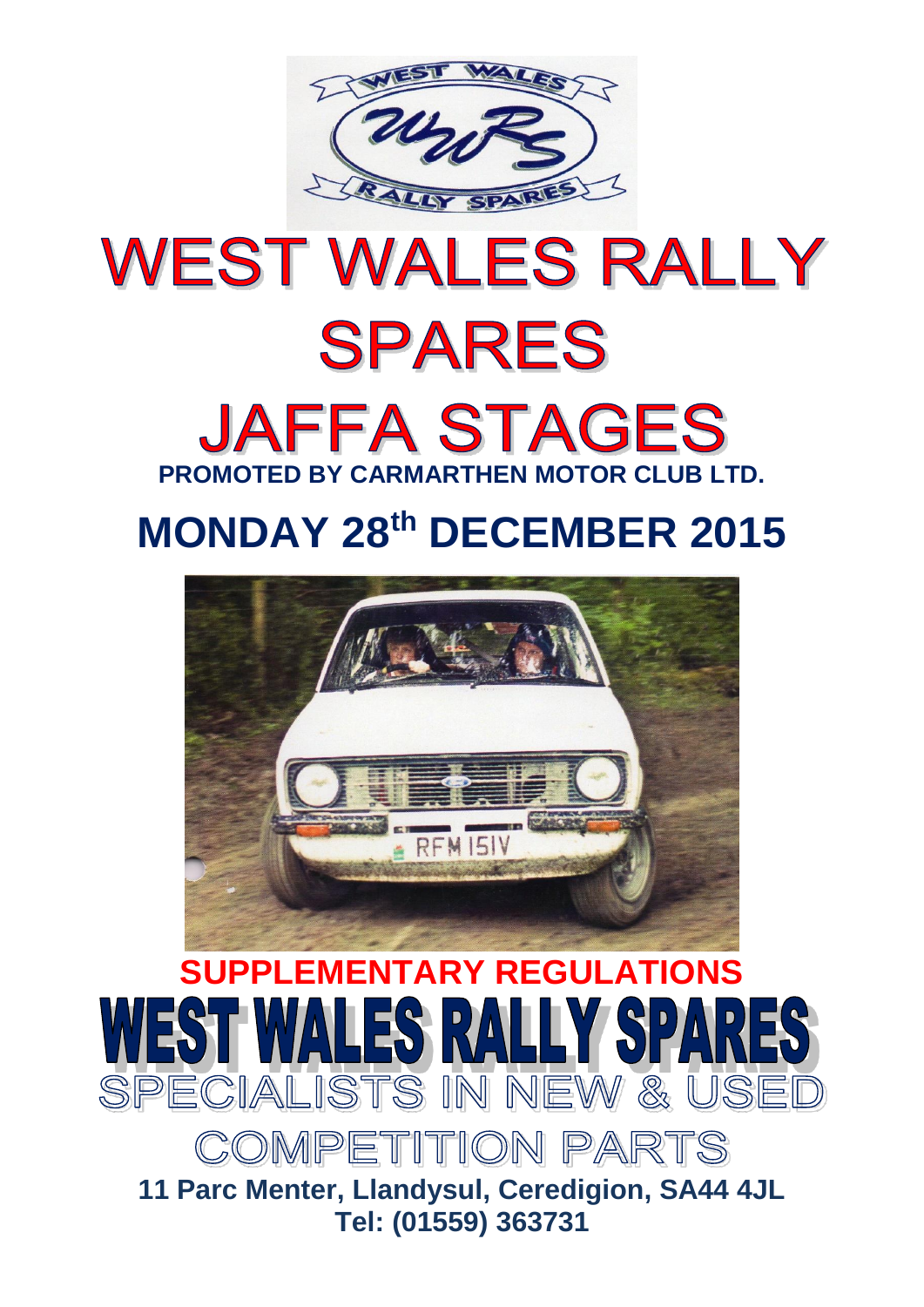### **WEST WALES RALLY SPARES JAFFA STAGES 2015**

#### **Foreword**

Saturday, June 16<sup>th</sup> 2012 proved a dark day in World Rallying circles. Whilst competing in the Targa Florio Rally in Sicily, one of the best young co-drivers to come out of West Wales succumbed to his injuries following a violent accident with a roadside barrier and lost his life at the tender age of just 24.

That young co-driver was Gareth Roberts, affectionately known as "Jaffa" to the rally world. Gareth was born and bred in Llanpumsaint, near Carmarthen and, despite competing for only 8 years, his reputation had earned him respect worldwide with many viewing Gareth as a future World Champion.

Carmarthen Motor Club are proud that such a young co-driver from their area had risen to such heights – on a steep ladder that he was still rapidly climbing. In 2012, our title sponsor, **West Wales Rally Spares** asked us to rename the rally as the **Jaffa Stages** - in the hope of perpetuating our memories of Gareth. We were delighted to have an opportunity to do so and are grateful to West Wales Rally Spares and the Roberts family for their co-operation in allowing us to implement this change.

#### *Cofiwn amdano â balchder – We remember him with pride*

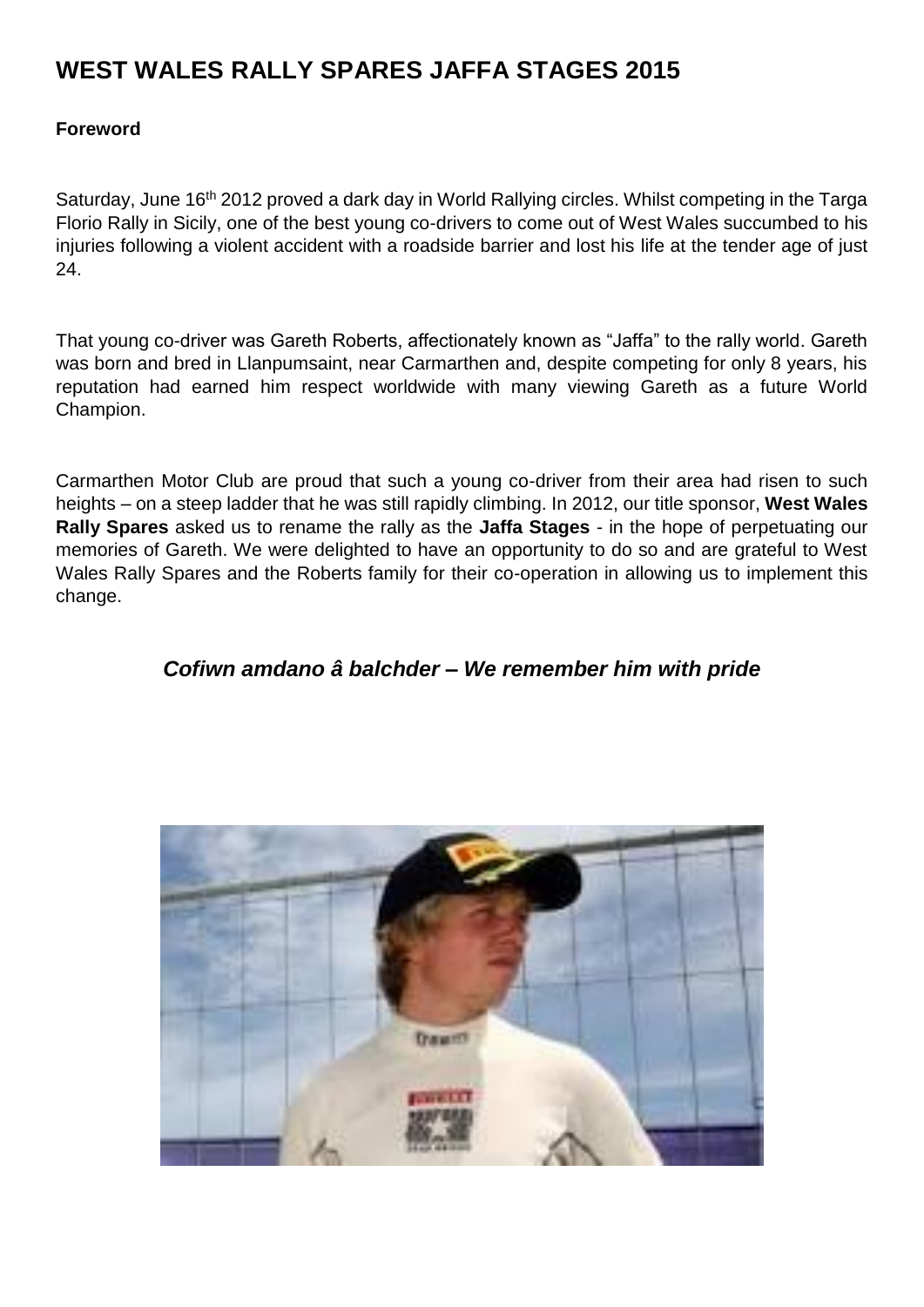westwalesrallyspares.co.uk

## **Your One Stop Shop run by Competitors for Competitors.**

**STRIRUTOR** 

RESS

**Shell** 

STW 200R

#### **STOCKISTS OF**

SPARCO . PELTOR . STILO . ZF GEAR KITS . QUAIFE PRODUCTS TRAN X PRODUCTS . DRE TRANSMISSION . BILSTEIN FAULKNER RIEGER • AVO • AP RACING • BREMBO • WILLWOODHELIX MINTEX PADS . PAGID . FERODO . PIPERCROSS . K&N FILTERS . RACTECH . ELLIOT . STACK . GOODRIDGE WEBER • KENT CAMS • ASHLEY • TONY LAW EXHAUSTS CIBIE . PIAA . COBRA SEATS . SABELT . TRS . SAFETY DEVICES . DUNLOP TYRES . HANKOOK . REVOLUTION WHEELS COMPOMOTIVE WHEELS . LUMENITION . FACET . OMEX • LIFELINE EXTINGUISHERS • MONIT RALLY COMPUTERS • TERRATRIP BRANTZ • FASTIME WATCHES • RECARO + MUCH, MUCH MORE!

Specialist in MK1 & MK2 Escort<br>GP4 Classic & Clubman Components

800 BD

motorsport

experience

**ULEST VIEW** 

- Purpose built 8,000 sq.ft Showroom
- Quality products at affordable prices
- Next Day delivery UK mainland & export worldwide

TEL: 01559 363731 www.westwalesrallyspares.co.uk

WEST WALES RALLY SPARES, UNIT 11 PARC MENTER LLANDYSUL ENTERPRISE PARK, LLANDYSUL, CEREDIGION SA44 4JL sales@westwalesrallyspares.co.uk

we're here to help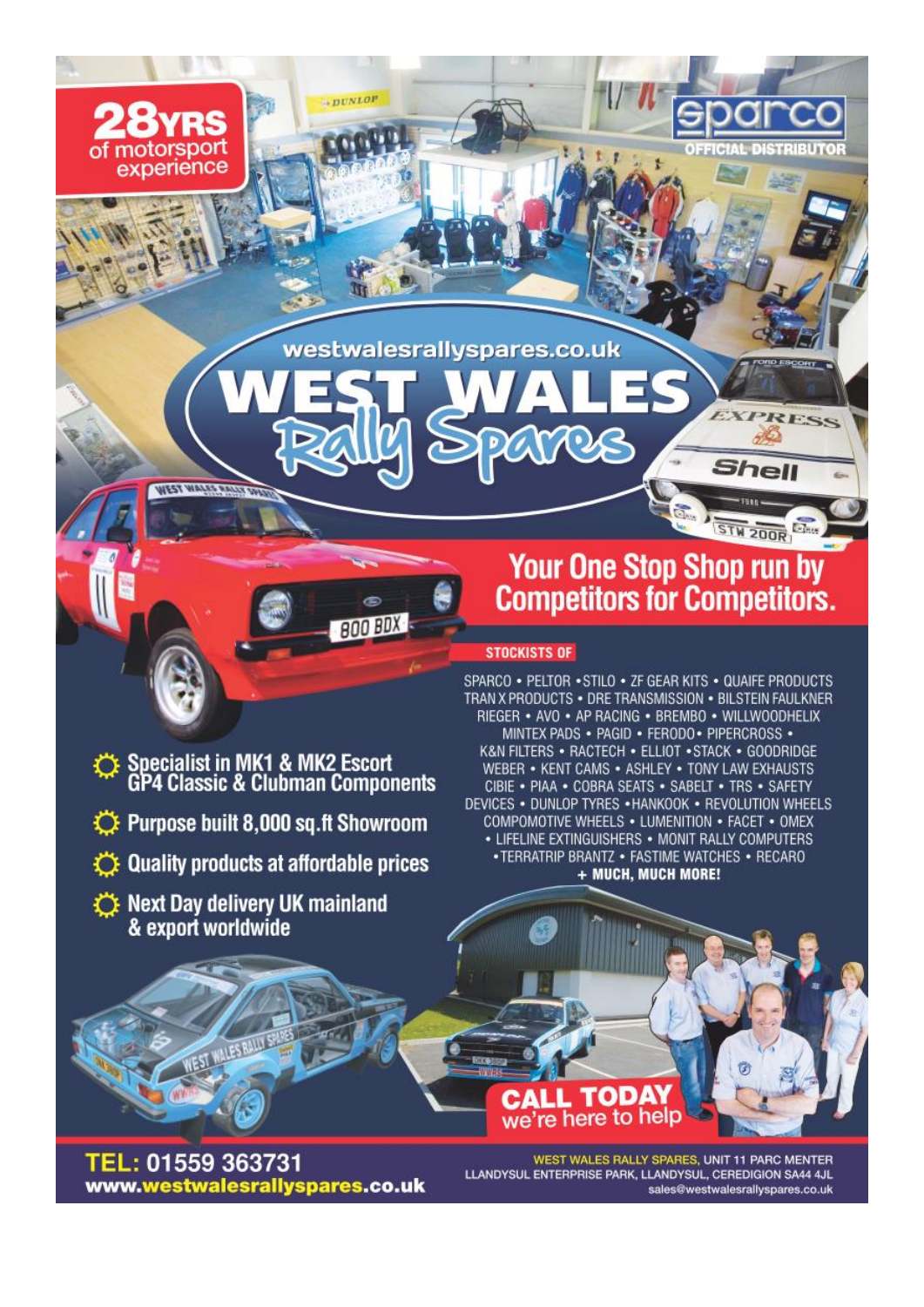## **WWRS JAFFA STAGES 2015**

## **SUPPLEMENTARY REGULATIONS**

#### **1. ANNOUNCEMENT**

Carmarthen Motor Club Ltd will organise a National B permit Stage Rally on Monday 28th December 2015.

#### **2. JURISDICTION**

The meeting will be held under the General Regulations of The Royal Automobile Club Motor Sports Association Ltd (MSA) (incorporating the provisions of the International Sporting Code of the FIA), these Supplementary Regulations and any written instructions that the organising club may issue.

#### **3. AUTHORISATION**

MSA Permit Number: TBA

#### **4. ELIGIBILITY**

The event is open to:

- (a) All fully elected members of the organising club.
- (b) All fully elected members of clubs within the W.A.M.C.
- (c) All fully elected members of clubs within the A.S.W.M.C.

Competition Licences (National B status or higher), club membership cards and Championship Registration card(s) (if applicable) will be inspected at signing-on.

#### **5. SCRUTINEERING AND SIGNING-ON**

Scrutineering and signing-on will take place at The Welsh Motorsports Centre at Pembrey on Monday 28<sup>th</sup> December 2015 between 06.30 and 09.00. Any competitor not signed on one hour before his start time may be excluded. First car starts at 09.30.

Competing cars do not require road fund licences. MOT Certificates (if applicable) and Registration Documents must be available for inspection at scrutineering.

#### **6. ROUTE**

Cars will start at 30 second intervals.

The event will comprise approximately 45 miles in 5 special stages on private property in the form of concrete and tarmac surface roads at the Welsh Motorsport Centre at Pembrey. Each stage may contain up to 100 metres of unsurfaced roads. These stages will be timed to an accuracy of less than 1 minute in accordance with R31.1.3.

The event will start and finish at the Welsh Motorsport Centre at Pembrey (159/396 033).

#### **7. CLASSES**

The event will consist of 8 classes as follows:

- Class 1 Cars up to 1400 cc
- Class 2 Cars 1401 to 1600 cc.
- Class 3 Cars 1601 to 2000 cc with normally aspirated 4 cylinder 8 valve engines and 2 wheel drive.
- Class 4 Cars 1601 to 2000 cc not complying with class 3.
- Class 5 Cars 2001 cc and over two wheel drive.
- Class 6 Cars 2001 cc and over four wheel drive
- Class 7 Road rally cars as defined in the rules of the 2015 Welsh Clubman Tarmacadam Championship.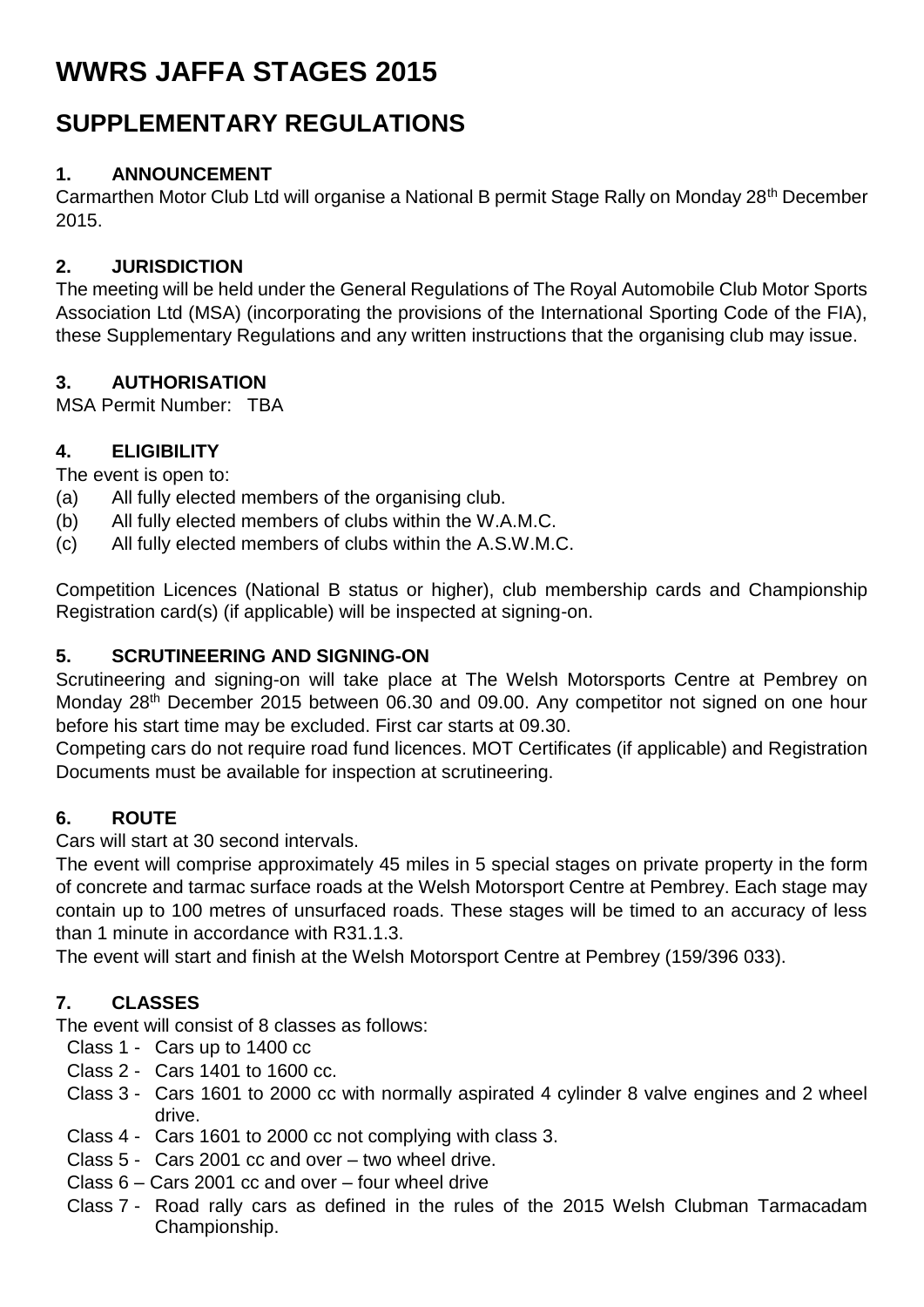Class 8 - Historic rally cars complying with R49

All forced induction engined cars, will be subject to an equivalency factor of 1.7 times the cubic capacity of the engine in determining the capacity class of the car concerned.

#### **8. TROPHY RALLY**

A trophy class will run over stages 4 and 5, and will be open to any competitor who retires on stages 1 to 3, subject to the car being re-scrutineered and permission being granted by the Clerk of the Course. There will be no awards given in this class as it is intended purely to give those who retire early in the event to have an opportunity to give their car a run.

#### **9. AWARDS**

| Awards will be presented as follows:                                         |                                                   |
|------------------------------------------------------------------------------|---------------------------------------------------|
| 1st overall                                                                  | Awards for driver and co-driver                   |
| 1st in each class                                                            | Awards for driver and co-driver                   |
| 2nd in each class                                                            | Awards for driver and co-driver                   |
| 3rd in each class                                                            | Awards for driver and co-driver                   |
| Best all ladies or mixed crew                                                | Awards for driver and co-driver                   |
| No crew may win more than one of the above awards.                           |                                                   |
| Best turned out Ford Escort in the opinion of the<br><b>Chief Scrutineer</b> | Jaffa Trophy donated by Dai<br>Roberts and family |

#### **10. ENTRIES**

The entry list opens on publication of these regulations and closes initially on Wednesday 16<sup>th</sup> December 2015. The entry fee is £215. Late entries may be accepted at the discretion of the organisers up to Friday 25<sup>th</sup> December 2015 although any such late entries will not be included on the seeded entry list. All entries must be made on the official entry form and accompanied by the appropriate fee. Entry places may not be reserved by telephone.

The Entries Secretary of the Meeting to whom all entries must be sent is Ryland James, Cartref, Bethlehem Road, Pwll Trap, St Clears, Carmarthenshire, SA33 4AN (Tel: 01994 230966/07773 346878 or E-mail *[rylandjms@aol.com](mailto:rylandjms@aol.com)* ).

The maximum entry for the meeting is 70 plus 10 reserves. The minimum is 40. The minimum for each class is 3. Should any of the above minimum figures not be reached, the organisers have the right to either cancel the meeting or amalgamate classes as necessary.

Entries will be selected on receipt.

Entries cancelled in writing before the closing date for entries will be entitled to a full refund less £20. Entries cancelled after the closing date will not be refunded unless the vacant place is filled by a reserve. The above procedure will also apply to reserves who will be notified as soon as possible of vacant places.

Final instructions and entry list will be posted to the crew member indicated on the entry form in the week prior to the event and will carry the same force as these regulations.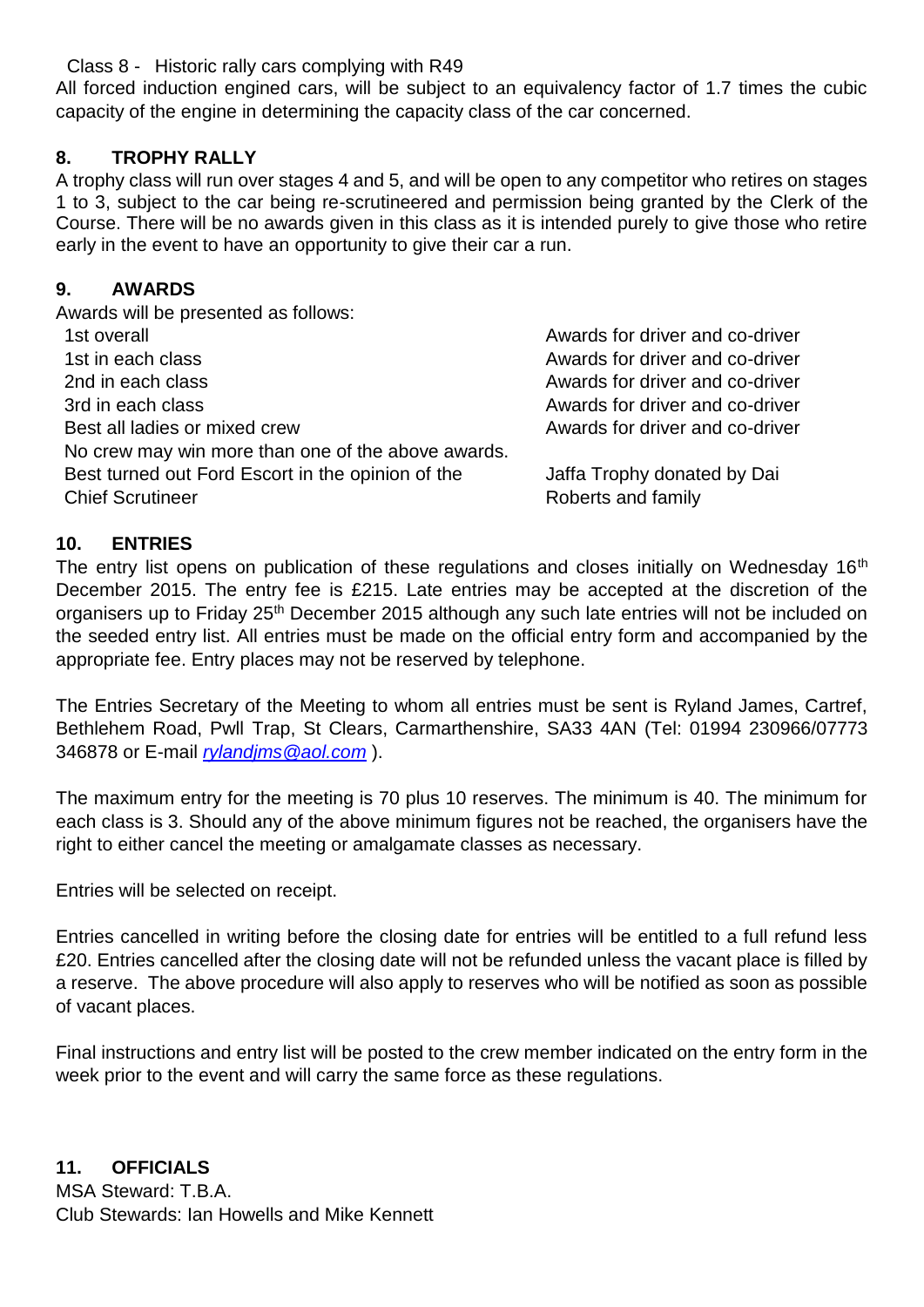Clerks of the Course: Mike Griffiths Tel: 01554 754421(H) and Chris Long Tel: 01792 425416(H) Assistant Clerks of the Course: Gareth Evans and Dai Roberts Secretary of the Meeting: John Butler-Jenkins, 3 Porth-y-Plas, Llanstephan Road, Carmarthen, SA31 3PW. Tel:01267 232601(H) Entries Secretary: Ryland James Tel: 01994 230966 (H)/07773 346878 (M) Chief Marshal: Clive Morris 01559 384326 (H) MSA Scrutineers: Alun Morgan MSA Timekeeper: Gethin Rees Chief Medical Officer: Anwen Griffiths Judges of Fact: To be displayed on official notice board Vehicle eligibility: Alun Morgan Environmental scrutineer: Rob Duke Radio Co-ordinator: Kevin Hughes Safety Officer: Gareth Evans Child Protection Officer: Chris Howells Spectator control: John Upstone Results Service: Amserwyr Modur Cymru

#### **12. RESULTS**

Provisional results will be published at the Welsh Motorsport Centre, Pembrey in accordance with D26.1.2 and any protest must be lodged in accordance with C5 and appeals in accordance with C6. Results will be sent by e-mail to all competitors providing e-mail addresses with their entries and will appear on the Carmarthen Motor Club website (www.carmarthenmotorclub.co.uk) following the event. Printed copies of the results will only be posted out if specifically requested via the event Entry Secretary.

#### **13. DOCUMENTATION**

Entrants will be supplied with a Route diagrams and time cards at signing on. These documents will provide all the necessary information to enable competitors to comply with R33.1.

Competitors may be required to make up lateness at rest halts.

#### **14. SERVICING**

Servicing is defined as work being carried out on the car by any person other than the competing crew, or the use of any parts or tools not carried in the competing car. There will be one service area where work may be carried out by the Service Crew of the competing car.

Crews may work unassisted on their own cars as described in R38.2.

#### **15. IDENTIFICATION**

Competitors will be identified by 9" high black numbers on a white background on both sides of the vehicle (not supplied). Competitors will be responsible for maintaining these identifications in a legible condition during the event and their removal after the event or upon retirement. Competitors will also identified by high visibility numbers supplied by the organisers **to be fixed on both rear side windows**.

#### **16. CONTROLS AND TIMING**

The event will be run using Target Timing (R31). The rally will be divided into Road Sections and Special Stages.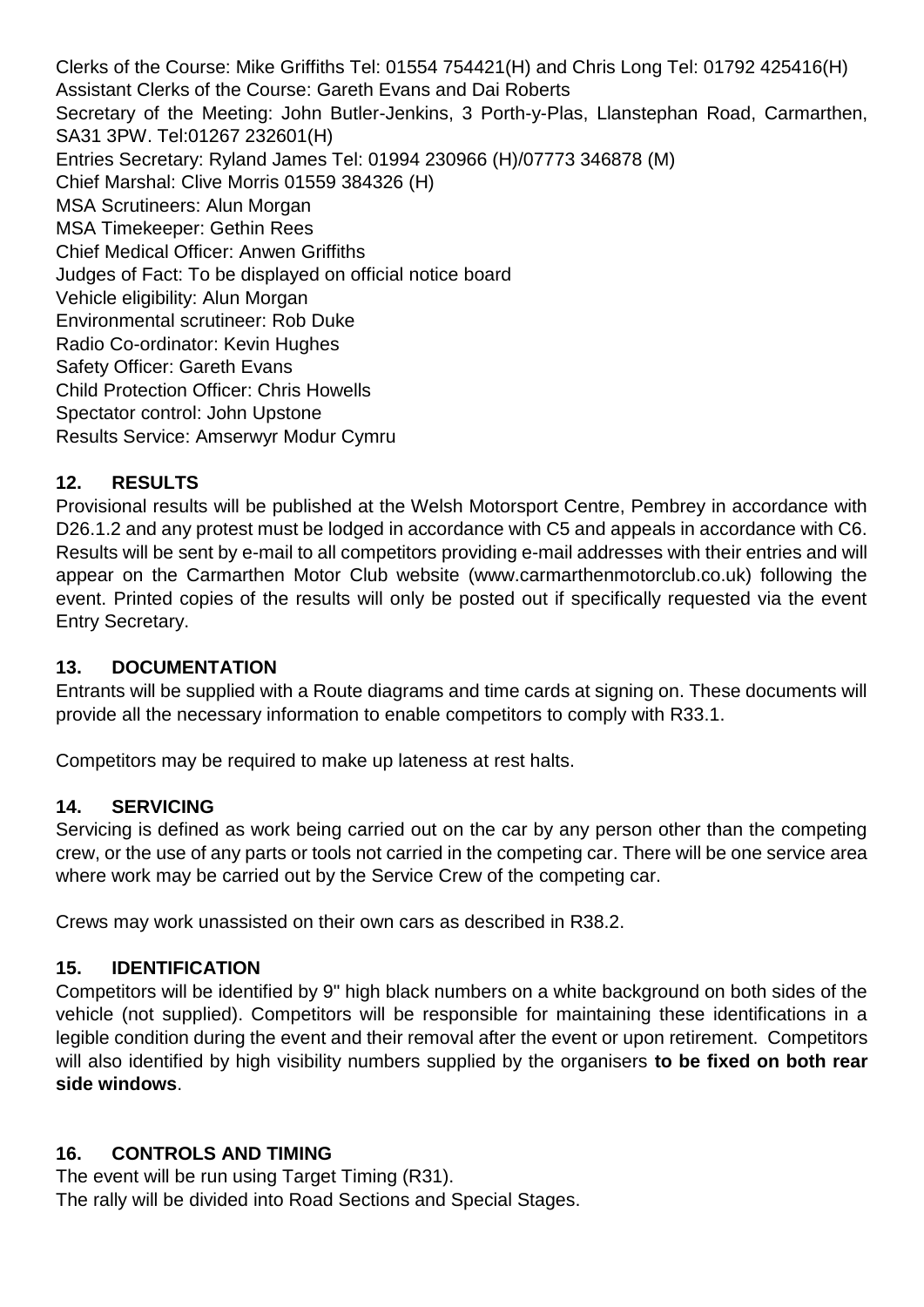All controls other than Passage Controls (PCs) and Route Checks will be Time Controls (TCs). Each road section will be allotted a Target Time based on approximately 28 mph average or less and a competitor can calculate his Due Time of arrival at any TC by adding his Target Time to his actual time of departure from the preceding TC. On any Road Section following a Special Stage three or four minutes extra will be allowed over the set average speed to account for any delays at the Special Stage Finish.

All Special Stages will have a Bogey Time set at 75 mph and a Target Time set at approximately 30 mph. Competitors will receive penalties as follows:-

- (i) Under Bogey Bogey Time
- (ii) Over Bogey under Target Actual Time Taken
- (iii) Over Target Target Time(No extra time penalties)

However, excess lateness taken over Target on Road Sections and Special Stages is cumulative and once lost cannot be regained.

When accumulated lateness between any two adjacent Main Controls exceeds the permitted maximum of 5 minutes a competitor will be excluded.

Should any recorded time not be legible or not appear authentic the organisers may use any means at their disposal to establish a time.

The following titles shall describe the various types of Time Controls: (See Drawing nr 29.1.4 for description of signs).

- (a) Main Controls (MC Signs 1 and 2)
- (i) Main controls will be situated at the Start and Finish of the Rally, immediately before and after any Rest Halt/Service Area, or at any other specified point.
- (ii) At an MC after a rest halt Competitors will restart at 30 second intervals in order of their arrival at the MC immediately preceding that halt.
- (iii) Each competitor will be given a due starting time from any MC and the difference between this time and his actual starting time will be counted towards exclusion for overall lateness. Also a time penalty will be applied.
- (iv) Competitors not excluded by reason of having accumulated more than the maximum allowed lateness will restart (subject to 17(a)(iii) above) from any MC with zero lateness, i.e. lateness is only accumulated between two adjacent MC's.
- (b) Special Stage Arrival Controls (SSA Signs 1 and 2)

On arrival at SSA a competitor will receive an arrival time only when he is ready to start the stage (helmets on etc.). A competitor who is early may wait for his Due Time subject to R30.3.1. A provisional start time for the stage will be allocated in accordance with R31.2.11. He must then proceed immediately to the Start Line.

(c) Special Stage Start Control (SSS - Sign 3)

At the SSS a Competitor will be given a start time for the Stage in hours, minutes and seconds and will normally coincide with the provisional time allocated at the arrival control. Once a competitor has clocked in at an SSA the competitor must be ready to start the stage except as laid down in R31.2.11. Notwithstanding regulation R25.7, the starting procedure for special stages shall be replaced by traffic lights in accordance with the following procedures and sequence. The 30 second warning will not be given. With 15 seconds to go the Red light comes on. With 10 seconds to go the Red light stays on and the five Amber lights come on. With 5 seconds to go the Red light goes out. From 5 seconds to zero the Amber lights count down the last 5 seconds. At zero seconds the Green light comes on to signal go. The green light remains on for 5 seconds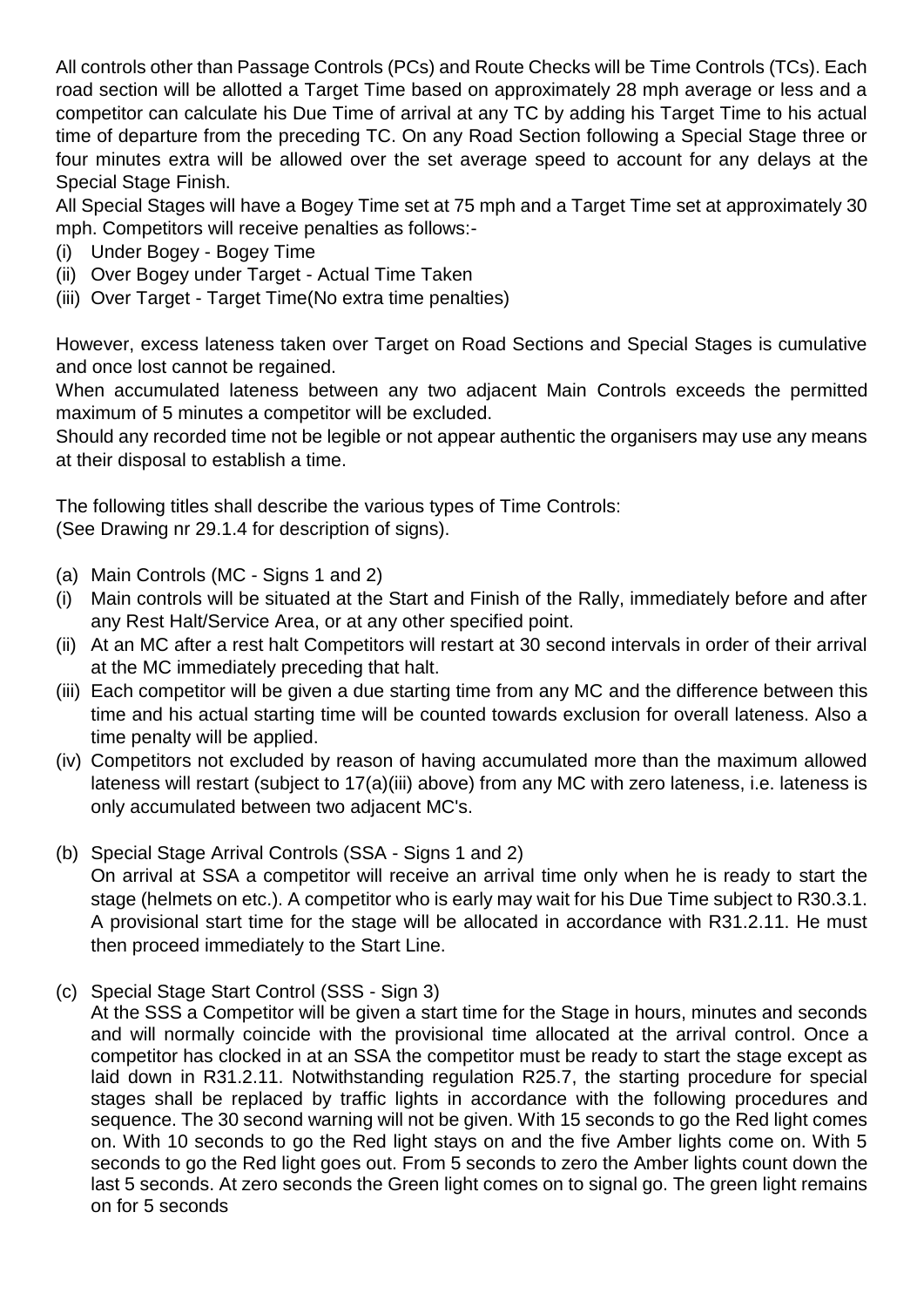As each section is timed separately the time taken from SSA to SSS is Dead Time and delays are automatically allowed for. The control area between Sign 1 at the SSA and Sign 3 at the SSS will be parc ferme

(d) Special Stage Finish Control (SSF - Signs 4, 5 and 7)

At the SSF a competitor will receive his finish time in hours, minutes and seconds. This time in hours and minutes will be his start time for the following Road Section. Any competitor who fails to stop at the STOP Line must not, under pain of exclusion, reverse to the stop line, but must return on foot.

(e) Passage Control (PC)

At certain points indicated in the Road Book the organisers may establish PCs in order to collect Time Cards from competitors or for other purposes. There will be no official times recorded at these controls, but a competitor failing to provide the necessary documents at any PC will be deemed not to have visited that control.

It is a competitor's responsibility to ensure that his times are correctly recorded and handed in when and where instructed. Once a time has been accepted by a Competitor NO FURTHER CLAIMS WILL BE ENTERTAINED. Any adjustment caused by a Timekeeper's error MUST be made at the Control in question.

Caution boards may be used to give advanced warning of hazards and will be sited in accordance with R29.2.2.

#### **17. PENALTIES**

Competitors will start with zero marks. Classification for the order of merit will be by reference to total marks lost, the winner being the competitor with the least total penalty.

Penalties will be as Chart R32.2 except:

1) Not complying with a requirement of the Road Book or these SR's for which no other penalty is specified - 5 minutes

The following offences will carry a penalty of Exclusion from results:

- 2) Not reporting at or not providing proof of visiting a control or check
- 3) Servicing contrary to SR15
- 4) Contravention of R5.4, R25.3, R25.5 or R25.6.
- 5) Accumulated lateness (in excess of target time) between any two adjacent Main Controls of more than 5 minutes

To be classified as a finisher a car with its crew must complete the course without incurring the penalty of exclusion and hand in a completed damage declaration form with the final time card.

#### **18 G.R. MODIFICATION**

R5.4.3 - Either crew member may drive during the competition subject to both crew members holding licences to permit that person to drive. Co-drivers intending to drive on special stages shall advise the entry secretary at Signing-on.

R31.2.5 - Reduced to 5 minutes.

R30.1 - Controls will close 5 minutes after due time of arrival of last car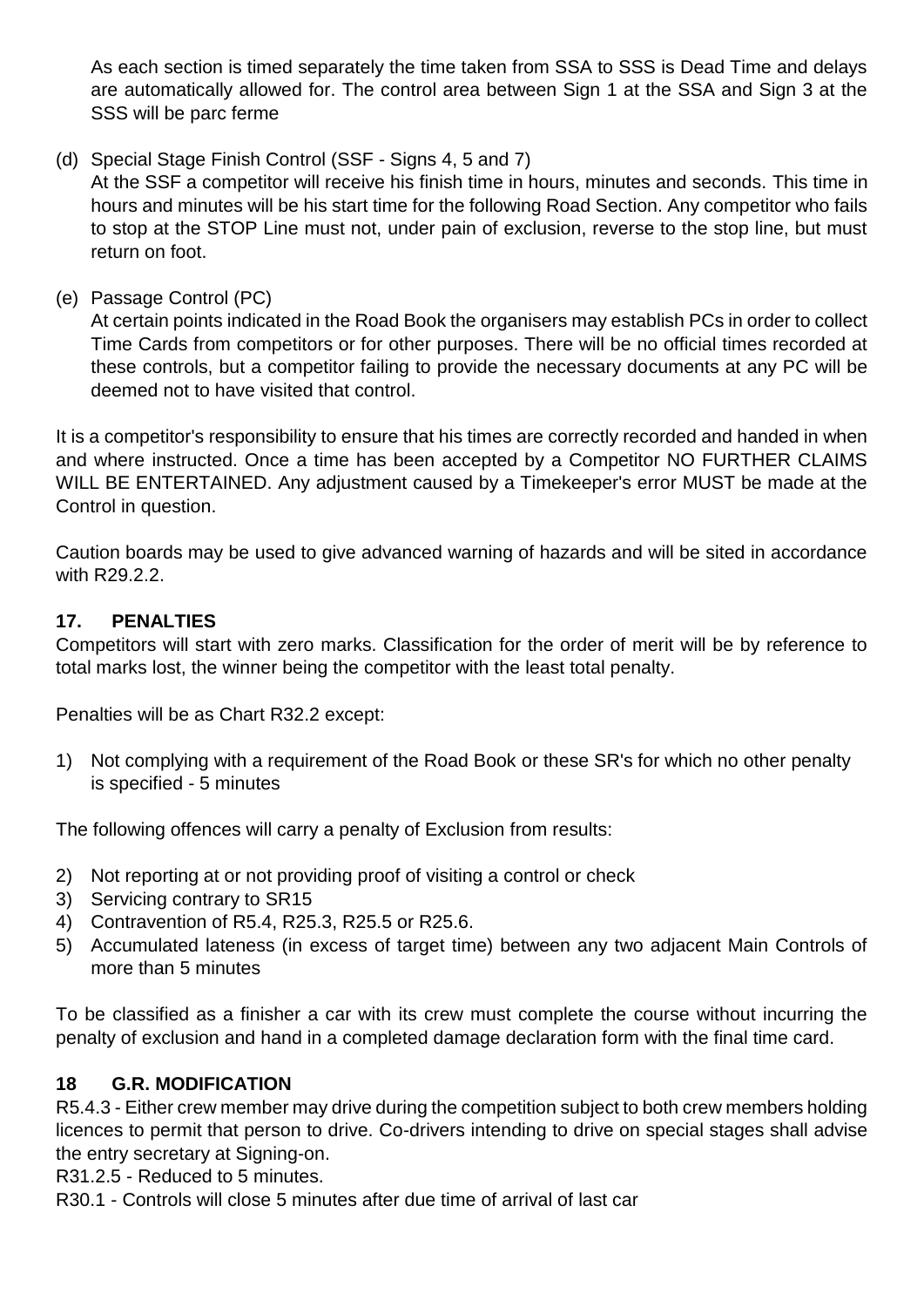#### **19. DAMAGE DECLARATION**

Competitors will be required to complete and sign a report declaring that they have not been involved in any incident resulting in damage to private property or injury to persons or animals or alternatively giving details of any such incident where damage or injury has occurred (R40.1.3). Any information given will not incur a penalty but failure to hand in a duly completed form will be penalised by exclusion (Chart R32.2p).

Competitors who do not report at the finish are required to forward the report to the Secretary within 72 hours of the event, unless they have been involved in an incident in which case details must be given to the organisers the same day. Competitors who fail to reply will be penalised by a fine of £100.00 R40.1.4.

#### **20. JUDGES OF FACT AND DRIVING STANDARDS OBSERVERS**

Judges of Fact and Driving Standards Observers may be appointed by the organisers and will be on duty to observe and report upon any competitor considered to be in contravention of the regulations for the event in accordance with G10, G11, R24.7.1 to R24.7.10 & R24.8.1 to R24.8.3. Details of Judges of Fact and Driving Standards Observers will be displayed at signing-on.

#### **21. DRIVING ON THE RACE CIRCUIT WITH DEFLATED TYRES ETC**

Under the conditions our contract of hire for the venue with B.A.R.C. Pembrey Ltd no competitor with a deflated tyre or mechanical problems likely to cause damage to the race circuit is to enter any part of the circuit forming part of a Special Stage. Any competitor who breaches this condition may be reported to the Stewards of the Meeting who may impose a penalty of exclusion from the event.

#### **22. YELLOW FLAG PROCEDURE**

The Yellow Flag procedure as R24.4.5 and R25.6.4 will apply on all stages. On passing a yellow flag displayed by a marshal wearing a marshals' tabard, the driver must immediately and significantly reduce speed as well as being prepared to stop at any time.

#### **23. PROCEDURE ON ENCOUNTERING A MAJOR ACCIDENT**

Competitors are reminded of regulation R25.4 to R25.4.9:

"R25.4 – Competitors must carry an A4-size white board with a red SOS on one side and black OK on the other (letters to be a minimum of 12cm high with a minimum stroke width of 1.5cm), with means to secure them on display for oncoming Competitors.

R25.4.1 – In the case of an accident where urgent medical attention is required, the red SOS sign should be displayed as quickly as possible to alert following cars and aid any helicopter attempting to assist.

R25.4.2 – Any crew that sees a red SOS sign displayed on a car, or sees a major accident where both crew members are inside the car but not displaying the SOS sign, must immediately and without exception stop to give assistance.

R25.4.3 – All following cars must also stop and the second car arriving at the scene must inform the next radio point.

R25.4.4 – Subsequent cars must leave a clear route for emergency vehicles.

R25.4.5 – The Clerk of the Course may award a discretionary time to any Competitor delayed in such circumstances.

R25.4.6 – Any crew which is able to but fails to comply with the rule will be reported to the Clerk of the Course who may impose penalties.

R25.4.7 – In the case of an accident where medical intervention is not required, the OK sign must be clearly shown to following vehicles, and to any helicopter attempting to assist. If the crew leave the vehicle, the OK sign must be left clearly visible to other Competitors.

R25.4.8 – Any crew failing to comply will be subject to a penalty at the Clerk of the Course's discretion.